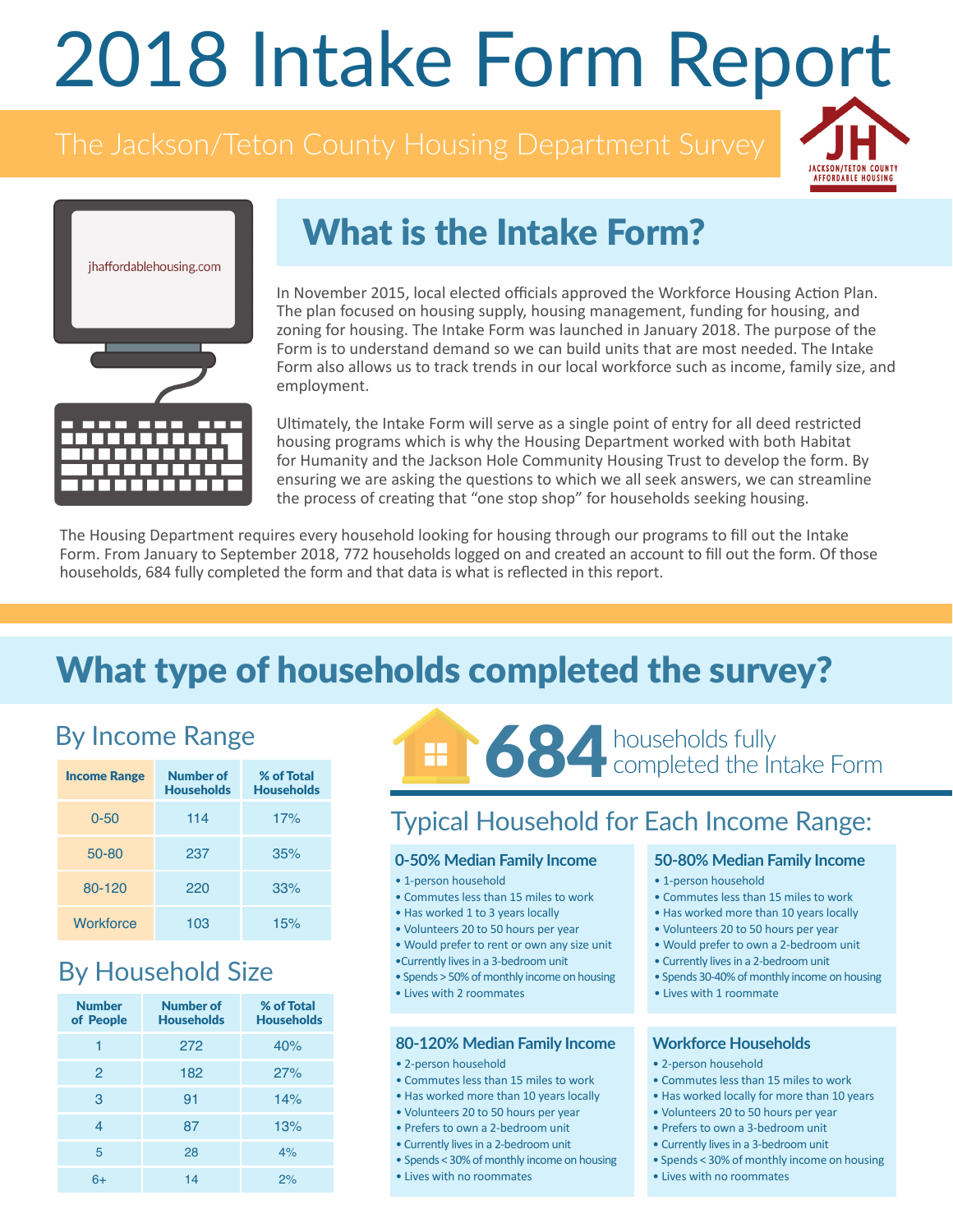# How does our data compare with national data?



#### American Community

Survey (ACS) data, the Intake Form data reflects smaller household sizes that earn less money on an annual basis. This difference may reflect the targeted data set (ie – households looking for affordable housing). The difference could also be a function of how the ACS counts households (two singles living together are considered one household) versus the Intake Form where each of those people fills out their own Intake Form because they would prefer to live alone. Both data sets indicate that most households earn less than 120% of median family income (MFI) and are one or two-person households.

| <b>HH Size</b>      | <b>ACS % Total</b> | <b>Intake Form % Total</b> |
|---------------------|--------------------|----------------------------|
| $\mathbf{1}$        | 24%                | 40%                        |
| $\overline{2}$      | 37%                | 27%                        |
| 3                   | 21%                | 14%                        |
| $4+$                | 18%                | 19%                        |
|                     |                    |                            |
| <b>Income Range</b> | <b>ACS % Total</b> | <b>Intake Form % Total</b> |
| $0 - 50$            | 20%                | 17%                        |
| 50-80               | 15%                | 35%                        |
| 80-120              | 35%                | 33%                        |

ACS & Intake Form Data Comparison

## Who recieved housing this year?



In July 2018, the Housing Department's Rules and Regulations were updated as part of the 16-month Engage 2017 project. Key changes to these rules included a new weighted drawing system to remove preference tiers and reward households for longevity in the community; new occupancy requirements that limit the number of bedrooms based on a household's size; and new income ranges that reflect the ACS household income data.

### A complete list of weighted drawings can be found at jhaffordablehousing.org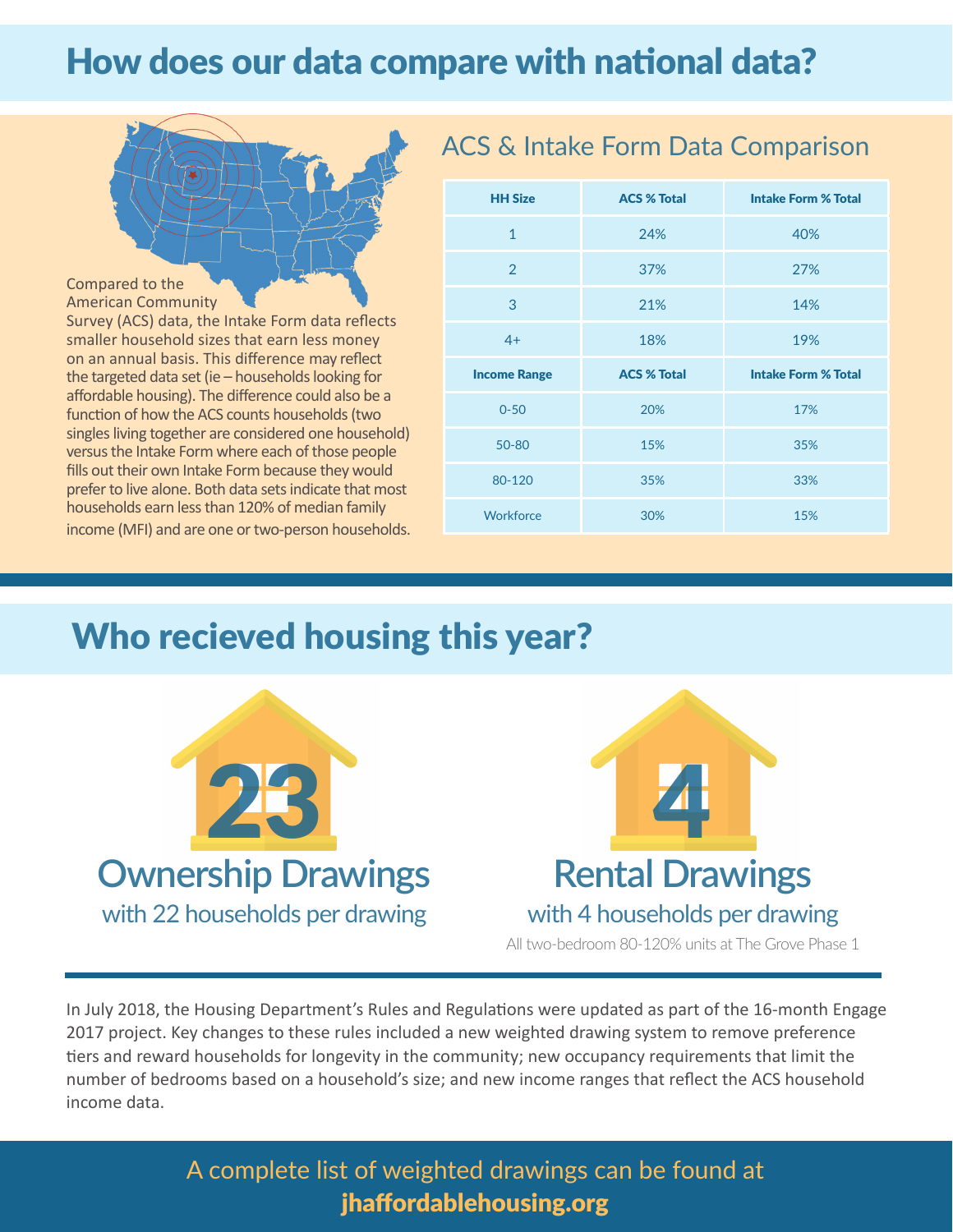# Looking Forward

## How does this information inform future projects?

**Analyzing the Intake Form data and comparing it with ACS data allows staff and elected officials to determine the highest need for workforce housing in Teton County.** 

#### What We Learned

Both the ACS and Intake Form data indicate that the highest need is units for one and two-person households earning less than 120% MFI. There are currently two projects in development, Grove Phase 3 and 174 North King Street, that serve some portion of these household sizes and income ranges.

 The Housing Supply Plan identifies three projects for 2019/2020. The Housing Supply Board and Housing Director will utilize the data from the Intake Form and ACS to inform the housing programs for each project. The Board of County Commissioners or the Town Council will make the final decision related to the RFPs and the requirements therein.

#### Households Per Size and Income Range (Intake Form data)

| <b>Household</b><br><b>Size</b> | <b>Number of</b><br><b>Households</b> | $0 - 50$ | 50-80 | 80-120 | <b>Workforce</b> |
|---------------------------------|---------------------------------------|----------|-------|--------|------------------|
| $\mathbf{1}$                    | 272                                   | 20%      | 50%   | 24%    | 6%               |
| $\overline{2}$                  | 182                                   | 15%      | 26%   | 37%    | 21%              |
| 3                               | 91                                    | 11%      | 29%   | 43%    | 18%              |
| $\overline{4}$                  | 87                                    | 9%       | 17%   | 45%    | 29%              |
| 5                               | 28                                    | 36%      | 18%   | 29%    | 18%              |
| 6                               | 6                                     | 17%      | 67%   | 0%     | 17%              |
| $\overline{7}$                  | 8                                     | 37%      | 25%   | 25%    | 12%              |

#### Which Income Range Are You?

*Go to your household size and move across the board to your income range.*

| How many in your household?                            | 0% - 50% of MFI                  | 50% - 80% of MFI        | 80% - 120% of MFI          | Over 120% qualifies for Workforce<br>Housing |
|--------------------------------------------------------|----------------------------------|-------------------------|----------------------------|----------------------------------------------|
| One                                                    | \$0<br>\$34,475<br>$\rightarrow$ | \$55,160                | \$82,740                   | No Income Limit                              |
|                                                        |                                  |                         |                            |                                              |
| Two                                                    | \$0<br>\$39,400<br>↘             | →<br>\$63,040           | →<br>\$94,560              | No Income Limit                              |
|                                                        |                                  |                         |                            |                                              |
| Three                                                  | \$0<br>\$44,325<br>→             | \$70,920<br>→           | \$106,380                  | No Income Limit                              |
|                                                        |                                  |                         |                            |                                              |
| Four                                                   | \$0<br>\$49,250<br>$\rightarrow$ | \$78,800<br>→           | \$118,200<br>$\rightarrow$ | No Income Limit                              |
|                                                        |                                  |                         |                            |                                              |
| Five                                                   | \$0<br>\$53,190<br>$\rightarrow$ | \$85,104<br>→           | $\Rightarrow$ \$127,656    | No Income Limit                              |
|                                                        |                                  |                         |                            |                                              |
| Síx                                                    | 50<br>\$57,130<br>→              | \$91,408<br>→           | $\Rightarrow$ \$137,112    | No Income Limit                              |
|                                                        |                                  |                         |                            |                                              |
| Seven                                                  | \$0<br>\$61,070                  | \$97,712<br>÷.          | $\Rightarrow$ \$146,568    | No Income Limit                              |
|                                                        |                                  |                         |                            |                                              |
| Eight                                                  | $\mathsf{S}$<br>\$65,010<br>→    | $\rightarrow$ \$104,016 | \$156,024                  | No Income Limit                              |
|                                                        |                                  |                         |                            |                                              |
| <b>Net Asset Limits for</b><br><b>Affordable Units</b> | \$98,500                         | \$157,600               | \$236,400                  | No Limit to value of assets owned.           |

MFI = Median Family Income for Teton County, Wyoming Income Ranges effective July 4, 2018 until HUD updates